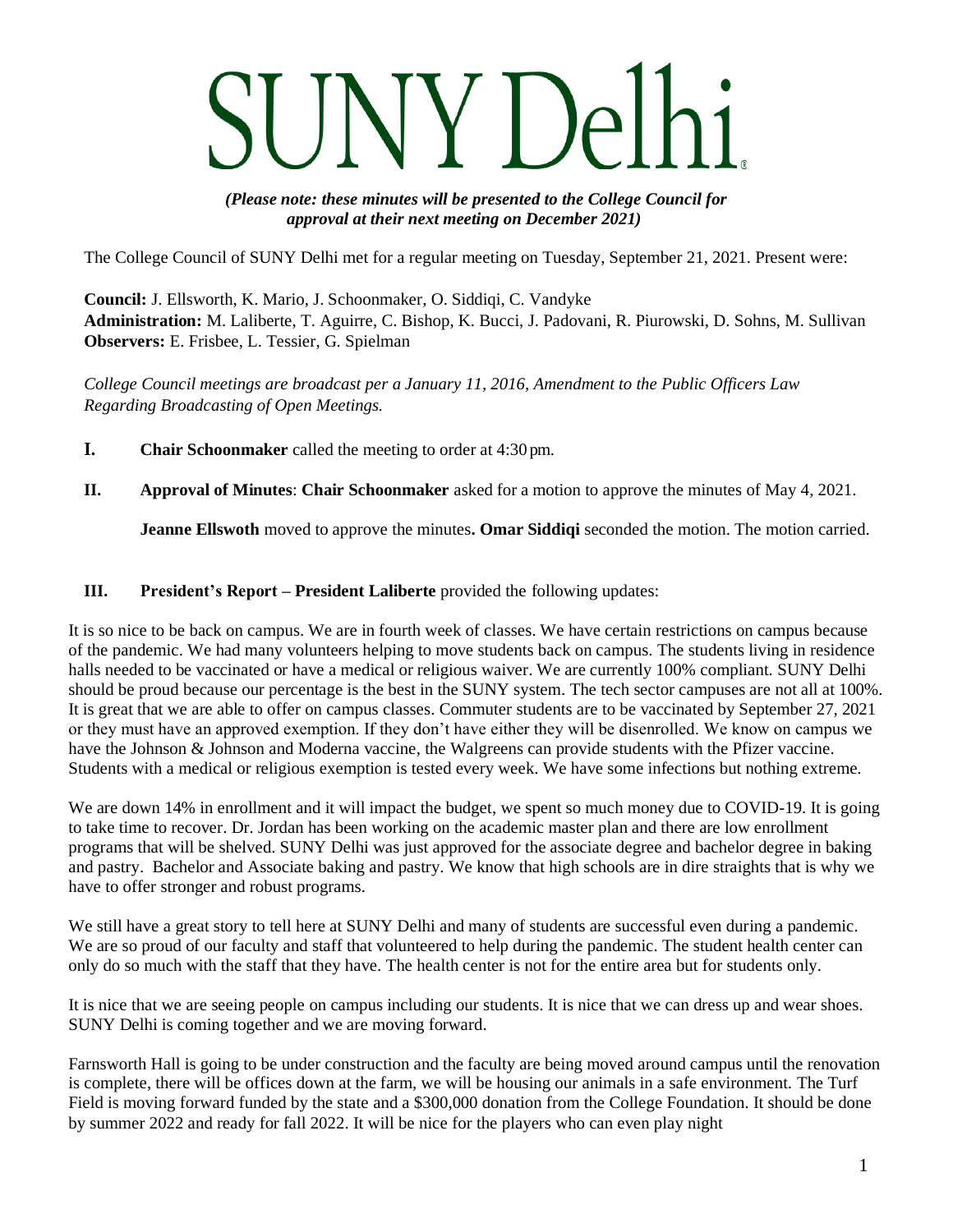# **IV. College Leadership Team Reports:**

## **Tomas Aguirre:**

Athletics is now part of division 3 NCAA and we are so excited for our student athletes. Being part of NCAA will be a great recruiting tool for SUNY Delhi. We have new coaches so it is a learning year but the soccer and volleyball teams are being competitive. Rob Munro is our new Associate Athletic Director working along with Robert Backus. The athletic department is being cautious because different areas have various COVID-19 protocols. The athletes always perform well in the classroom. We have changed our policy to have fraternities and sororities not in the first semester so they can perform better academically. The student health services and counseling are busy serving students. We hope that 95% of the students next month will be vaccinated. We will have \$180,000 from the Cares Act designated for mental health and wellness.

Hope to be 95% next month to be vaccinated

# **Katie Bucci:**

We are keeping with our missions that every area on campus will focus on assessment. We will be focusing in the next three years. The strategic plan is in a new cycle to meet our strategic goals, we have a new kick off regarding learning outcomes for each of our programs. We are concentrating on responsibility, applied knowledge, diversity, equity, and inclusion.

The Callas Center and the Center for Innovation and Excellence has been working diligently on online courses and professional development.

The Resnick Library is dealing with a population of students who have never stepped foot on a campus.

Institutional research has been reporting on COVID-19 to the state and federal level. JoAnna Brosnan has also been providing faculty and staff with data.

Thursday, September 23, 2021 will be the first Middle States steering committee meeting for the fall 2021 semester. The workgroups are charting and will begin to do the narrative.

## **Michael Sullivan:**

This week is homecoming weekend. We decided to move it virtually because we had alumni that was hesitant to come on campus. We still have a full schedule going on Saturday. The Alumni awards dinner will be held Friday, September 24, 2021

We will also have our first major scholarship reception in late October 2021. The event will be important because we have so many students with financial needs.

The advancement office has down a major overhaul on endowment reports. The goal was to increase transparency of information.

The student phonathon will start in fall 2021 reaching out to parents and alumni. The goal is a 6% increase.

SUNY Delhi is also going forward with a Turf Field fundraising event.

**Chair Schoonmaker:** The scholarship reception will be held on October 27, 2021 at Bluestone from 5 pm until 7 pm.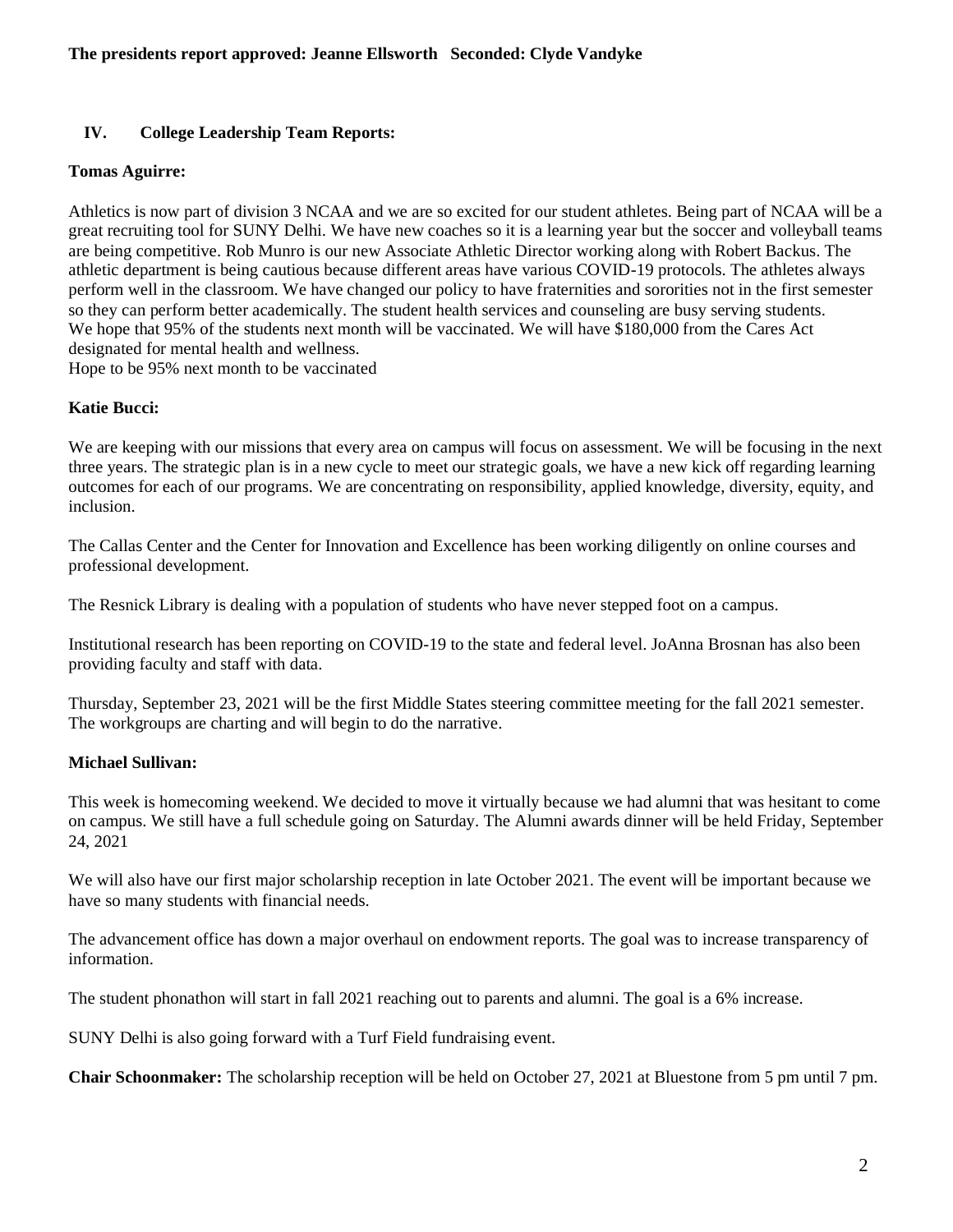# **Clyde Vandyke:**

We have put out our preliminary numbers for the budget and we will have our budget meeting Wednesday, October 1, 2021.

We will have our fall 2021 activities fair tomorrow in the Agora. The fair will encourage new students to join clubs and organizations.

We will start off the year with dinner by the President tomorrow night at Bluestone.

We need to have an E-Board election because we have vacancy in positions.

**Jeanne Ellsworth:** What do you mean by E-Board?

**Clyde Vandyke:** The E-board is the executive board made up of president, vice-president, secretary, and treasurer.

#### **John Padovani:**

The annual suicide prevention walk with Kappa Sig will be held Sunday, September 26, 2021 which will be a nice part

O'Connor Center has a theme for the year picture your purpose because it is not about the many community service hours but the quality of service.

Community service citizenship awards will be held on November 16, 2021.

In student's rights and responsibilities, the 2020 clery report was sent out early and it was good year for conduct.

The student code of conduct was updated regarding cannabis laws federally. It explains and the state and federal laws and it is illegal on campus.

**Clyde Vandyke:** We have been doing programming. The first program held was coming back to campus and how students can heal. It went very well.

## **John Padovani:**

The alcohol and drug task force has begun its programming for the semester.

MacDonald Hall is back open to students.

We have worked with Dr. Jordan on the culinary classes to start running Bluestone. The first dinner served will be this Thursday, September 23, 2021 and the theme is Italian.

Hannah Hauser has been working on catering events at Bluestone where we can make more revenue.

## **Carol Bishop:**

The press has been speaking about delinquent students accounts and collections. We follow the SUNY and state policies. During the pandemic, collections was suspended. The suspension has been lifted. We will be reaching out to students and giving them a 30 -day grace period.

The stimulus direct aid to students is based off of Pell eligible students and we get the money but we give it right back to students.

The third round of stimulus will be given to students shortly and we will disburse 6.6 million dollars.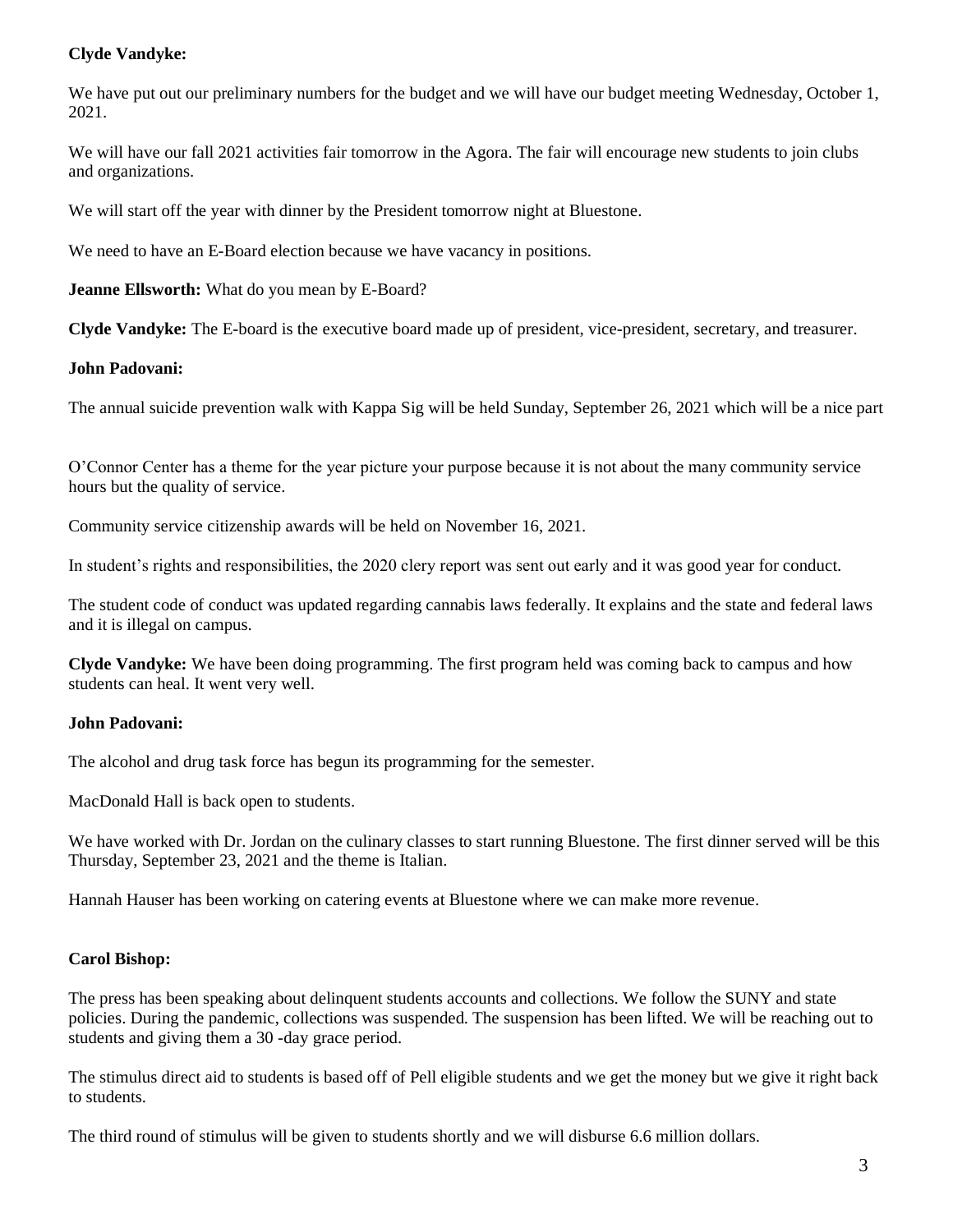State employees are encouraged to be vaccinated but it is not mandated. Employees who are unvaccinated are to test weekly. Vaccinated employees will test monthly.

Human Resource Director Mary Morton will retire at the end of 2021. Shawn Brislin will be the Chair of the Search Committee.

SUNY Delhi will have its annual work plan meeting with the State University Construction fund working on projects, design, and the 5-year plan.

We have had a retirement and vacancies in the Accounts Payable department so we are partnering with SUNY Binghamton for transaction process and we are working on electronic requisitioning.

It is budget season and we are working through the process.

#### **Thomas Jordan:**

I attended an honors class to tell my story. The students were engaged and what they liked about SUNY Delhi was class size, professors, and the support they receive. The only major complaint was parking. They were also glad that there were early hours again for food.

We have a new Dean in Applied Technologies and his name is Carlos Cabrera. We are also in the process for the search of a new Dean in Liberal Arts & Sciences.

The Hospitality Department is so excited about the associates and bachelor's degree in baking and pastry.

We now have a bachelors degree in applied communications, AAS in automotive electrical vehicles, and a post master certificate in nursing education

Rob Piurowski has been working with the Deans on low enrolled programs and what direction to go in the future.

I have been working on a retention initiative and incorporating strategic plans for students. The strategic plan is where they start and how they will finish here at SUNY Delhi.

I am also creating a five- side chat with the Provost. The five- side chat will be for students and faculty.

The applied technologies students have been building sheds. The utilities alumni held a barbecue and spoke with our current students. The alumni already had jobs before graduating SUNY Delhi. They have paid off student debt and even own homes.

Bluestone is a classroom and will be serving meals every two weeks on a Thursday. The first two times is Italian and the net will be Caribbean.

Dr. David Brower took hospitality students to the Cooperstown Baseball Hall of Fame for an event and it was well received in the community.

The school of nursing worked on a publication, nursing education during a pandemic.

Access and equity had a summer program to transition their students to begin classes on campus.

It is SUNY Delhi's  $60<sup>th</sup>$  anniversary for the veterinary science program. $60<sup>th</sup>$ 

We had 150 veterinary science internships over summer.

We had 66 students attend the farm and rats camp over summer. It was a successful program.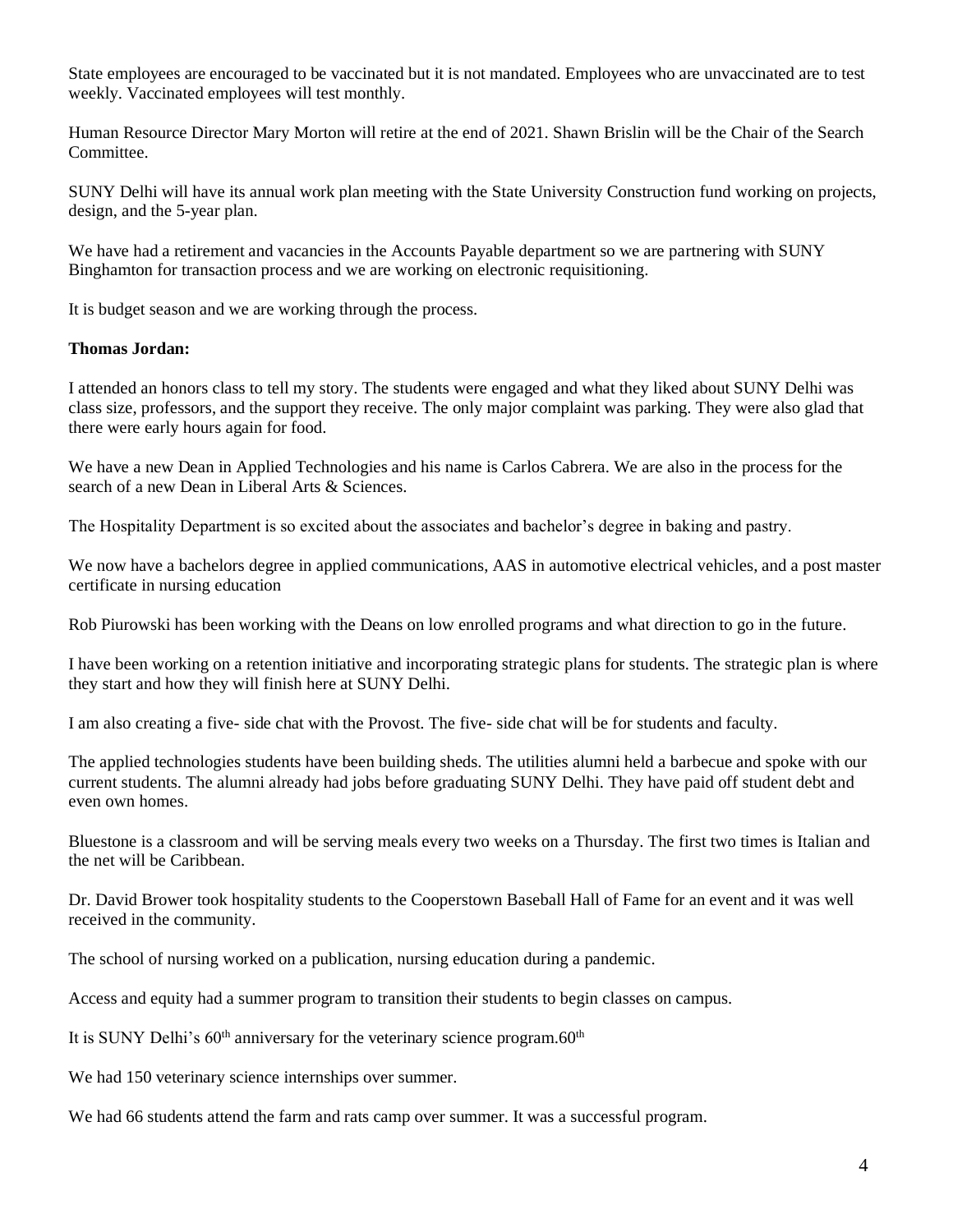## **Rob Piurowski:**

We have been doing additional planning with the leadership team and the deans in collaboration with the undergraduate admissions team to help bring enrollment numbers up for next year.

The admissions team is going to use more technology to attract potential students.

We are encouraging to create open houses within a program.

The fall open houses so far, we have 80 students registered which is a great sign.

The office of Continuing Education & Professional Studies has been working hard with creating revenue with 5 hour driving courses and paint and sips at Bluestone. Mistelle Fields was also on the WIOX radio station with Ray Pucci.

#### **Dawn Sohns:**

My office efforts were about communication regarding COVID-19 and health standards.

We are working on engaging our students on Tic Toc.

Carnegie Dartlet is helping us with some digital marketing and the leads go to Joshua Gregory in admissions.

Riikka Olson and Abigail Mott have been helping with videos.

#### **Lisa Tessier:**

There is a new President for SUNY UFS, Keith Landa.

SUNY sent a new General Education Framework document and Implementation Guidance document; seeking feedback on Implementation document now; we will need to work on revising GE on our campus accordingly.

Faculty Senate continues to work on passing local adaptations of SUNY Resolutions.

The fall SUNY UFS Plenary will be held virtually from October  $7<sup>th</sup>$  through the  $9<sup>th</sup>$ , 2021.

## **Elizabeth Frisbee:**

Faculty Senate is continuing its work with curriculum, bylaw changes, and Senate committee outreach and delegation.

We are getting ready to engage in discussion regarding a better structure and flow of proposals that should run through the Senate before approvals and/or implementation occurs.

Since the College Council meeting last spring we wanted to provide an update that a vote of no confidence did not come forward to the floor of the Senate. This fall, we are noticing that there is still talk of a vote of no confidence among campus members, but nothing that has been brought forward officially to the Senate at this time.

The Faculty Senate also put out a statement on Workplace Violence in the Delhi Today email back on May 17, 2021 in response to campus member concerns associated with the consultation report, which brought forward officially to the Senate at this time.

We mentioned at the last College Council meeting that the leadership team and the Senate created a Campus Effectiveness Taskforce (called CET), which consists of 5 different work groups matching each of the sections outlined in the consultation report.